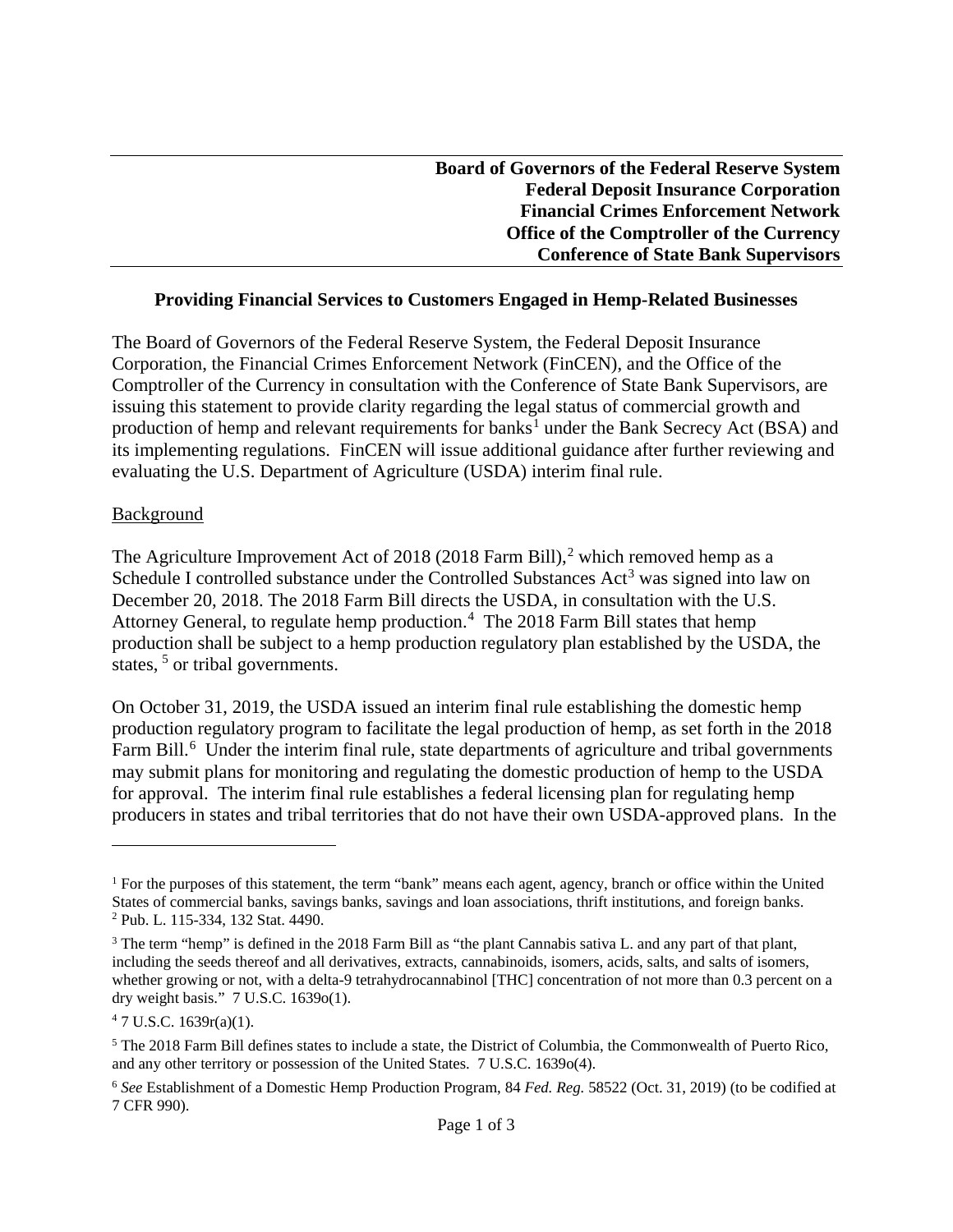absence of a state or tribal regulatory plan, hemp producers will be subject to regulation directly by the USDA unless the state or tribal government prohibits hemp production.

The interim final rule includes requirements for maintaining information on the land where hemp is produced, testing hemp for tetrahydrocannabinol (THC) levels, disposing of plants with more than 0.3 percent THC, and licensing for hemp producers. The USDA regulations are in effect to accommodate the 2020 planting season.

# Key Points

- initiatives authorized under the Agricultural Act of 2014 (2014 Farm Bill) remain in effect • Consistent with the USDA interim final rule, hemp may be grown only with a valid USDAissued license or under a USDA-approved state or tribal plan. Research and development until one year after the effective date of the USDA interim final rule.
- under federal law. The 2018 Farm Bill provisions related to USDA-approved state or tribal stringent than federal law. • A state or tribal government may prohibit the production of hemp, even though it is legal plans did not preempt state or tribal laws regarding the production of hemp that are more
- amended the definition of marijuana only to exclude hemp from the Controlled Substances • Separately, marijuana<sup>7</sup> is still a controlled substance under federal law. The 2018 Farm Bill Act.

## BSA Considerations

 $\overline{\phantom{a}}$ 

 laws and regulations. For hemp-related customers, banks are expected to follow standard SAR Because hemp is no longer a Schedule I controlled substance under the Controlled Substances Act, banks are not required to file a Suspicious Activity Report (SAR) on customers solely because they are engaged in the growth or cultivation of hemp in accordance with applicable procedures, and file a SAR if indicia of suspicious activity warrants.

Bank customers engaged in hemp-related business activities are responsible for complying with the requirements set forth in the 2018 Farm Bill<sup>8</sup> and applicable regulations. It is generally a bank's business decision as to the types of permissible services and accounts to offer, and banks

<sup>&</sup>lt;sup>7</sup> The term "marijuana" is defined in the Controlled Substance Act at 21 U.S.C. 802.16, as amended by section 12619 of the 2018 Farm Bill.

<sup>&</sup>lt;sup>8</sup> The interim final rule governs the production of hemp under the 2018 Farm Bill. The interim final rule does not affect hemp that was or is being cultivated under the 2014 Farm Bill programs. That hemp remains subject to the requirements of the 2014 Farm Bill.